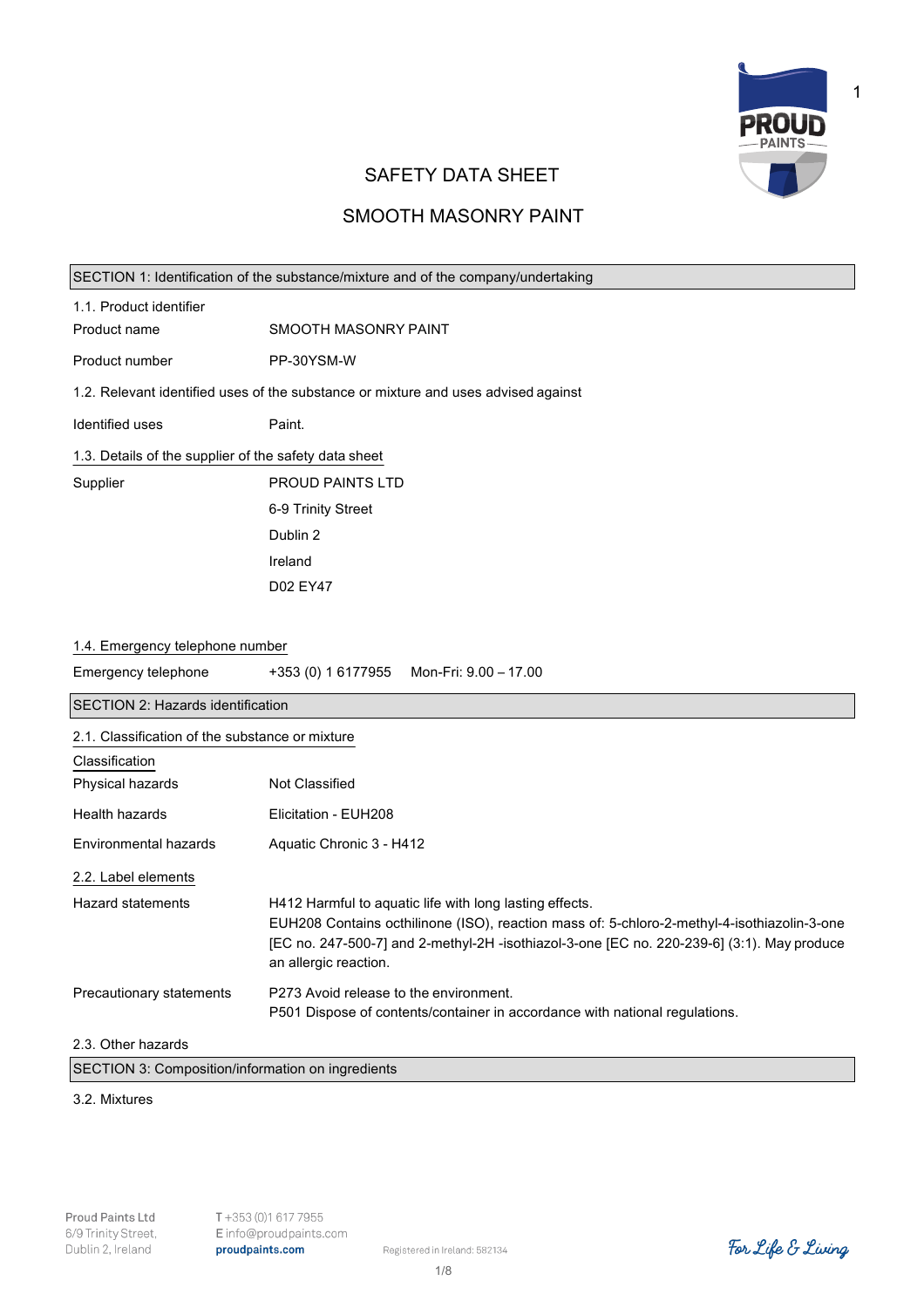

Proud Paints Ltd 6/9 Trinity Street, Dublin 2, Ireland

Registered in Ireland: 582134 2/8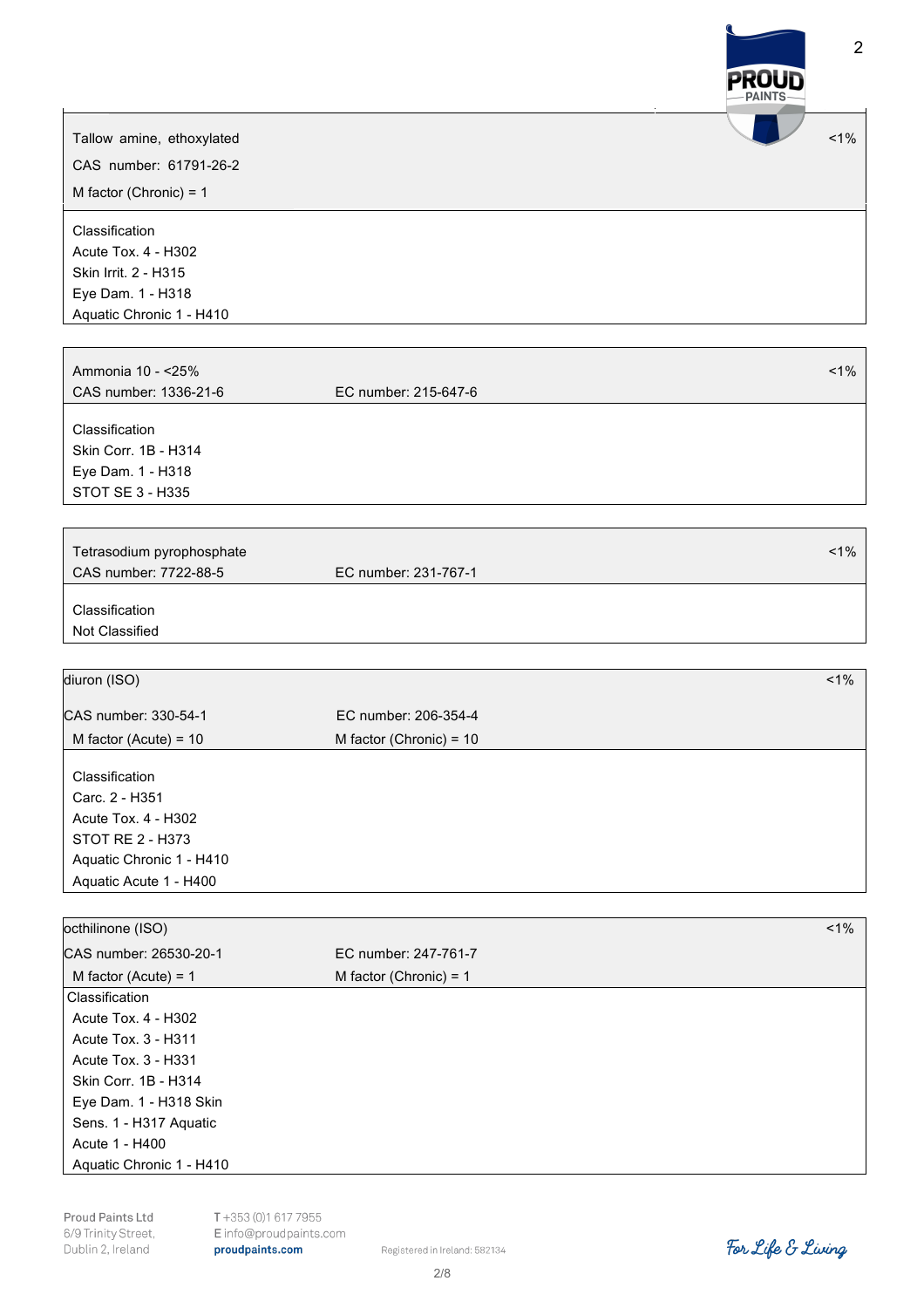

## SMOOTH MASONRY PAINT

bronopol (INN)

CAS number: 52-51-7

EC number: 200-143-0 <1%

M factor (Acute) = 10

Classification Acute Tox. 4 - H302 Acute Tox. 4 - H312 Skin Irrit. 2 - H315 Eye Dam. 1 - H318 STOT SE 3 - H335 Aquatic Acute 1 - H400

reaction mass of: 5-chloro-2-methyl-4-isothiazolin-3-one [EC no. 247-500-7] and 2-methyl-2H -isothiazol-3-one [EC no. 220-239-6] (3:1) CAS number: 55965-84-9  $1%$  $M$  factor (Acute) = 1 M factor (Chronic) = 1 Classification Acute Tox. 3 - H301 Acute Tox. 3 - H311 Acute Tox. 3 - H331 Skin Corr. 1B - H314 Eye Dam. 1 - H318 Skin Sens. 1 - H317 Aquatic Acute 1 - H400 Aquatic Chronic 1 - H410

Proud Paints Ltd 6/9 Trinity Street, Dublin 2, Ireland

T+353 (0)1 617 7955 Einfo@proudpaints.com proudpaints.com

Registered in Ireland: 582134 3/8

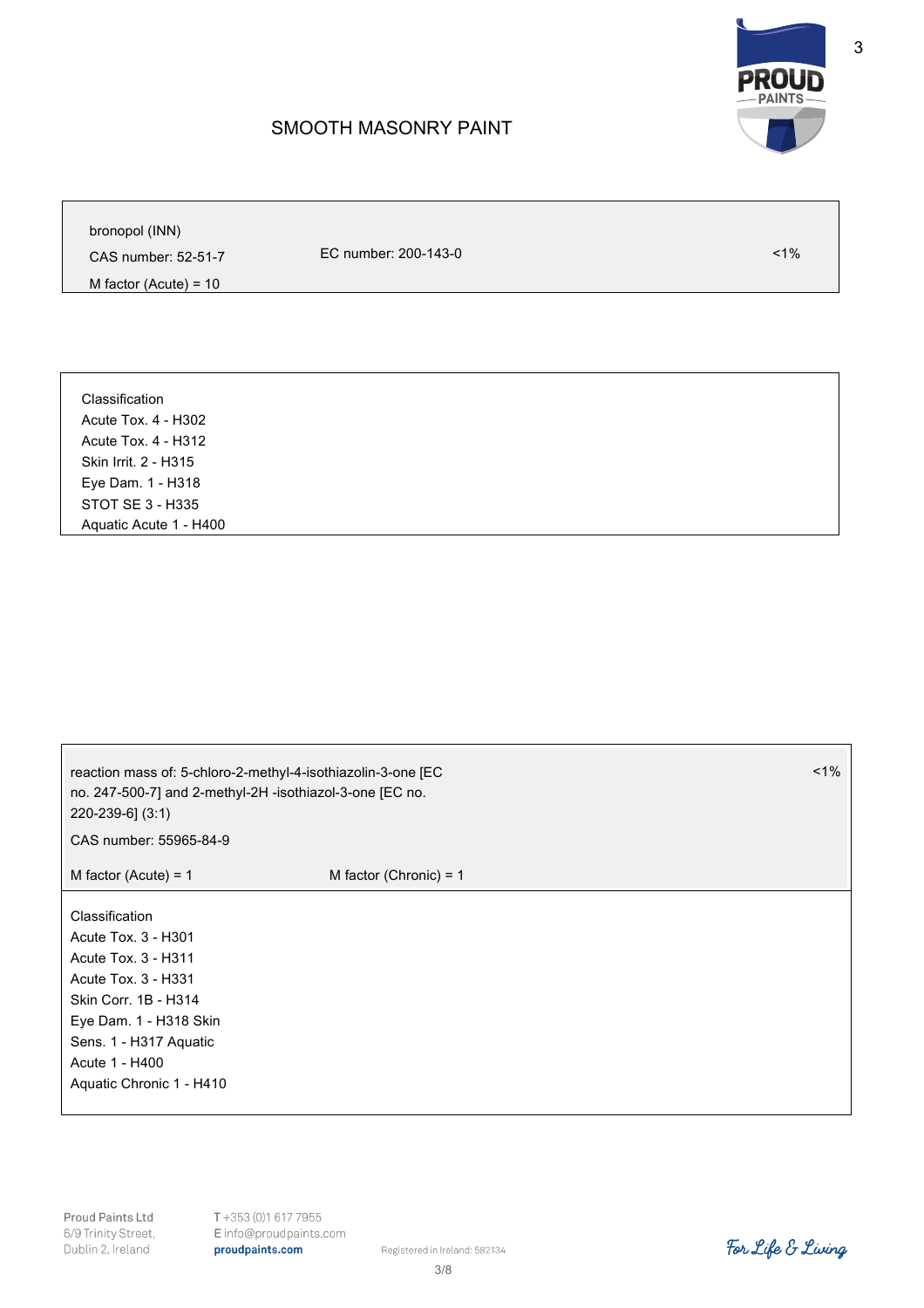# SMOOTH MASONRY PAINT



4

|                                                            | The Full Text for all R-Phrases and Hazard Statements are Displayed in Section To.                                                                                                                           |  |
|------------------------------------------------------------|--------------------------------------------------------------------------------------------------------------------------------------------------------------------------------------------------------------|--|
| <b>SECTION 4: First aid measures</b>                       |                                                                                                                                                                                                              |  |
| 4.1. Description of first aid measures                     |                                                                                                                                                                                                              |  |
| Inhalation                                                 | Remove to fresh air. Keep person warm and at rest. If not breathing or if respiratory arrest<br>occurs, provide artificial respiration or oxygen by trained personnel.                                       |  |
| Ingestion                                                  | IF SWALLOWED: Get medical attention immediately. Show this Safety Data Sheet to the<br>medical personnel. Keep affected person warm and at rest. Do not induce vomiting.                                     |  |
| Skin contact                                               | Remove contaminated clothing immediately and wash skin with soap and water. Do not use<br>organic solvents.                                                                                                  |  |
| Eye contact                                                | Remove contact lenses, if present and easy to do. Continue rinsing.                                                                                                                                          |  |
| Protection of first aiders                                 | First aid personnel should wear appropriate protective equipment during any rescue.                                                                                                                          |  |
|                                                            | 4.2. Most important symptoms and effects, both acute and delayed                                                                                                                                             |  |
|                                                            | 4.3. Indication of any immediate medical attention and special treatment needed                                                                                                                              |  |
| Notes for the doctor                                       | Treat symptomatically.                                                                                                                                                                                       |  |
| Specific treatments                                        | No specific treatment                                                                                                                                                                                        |  |
| <b>SECTION 5: Firefighting measures</b>                    |                                                                                                                                                                                                              |  |
| 5.1. Extinguishing media                                   |                                                                                                                                                                                                              |  |
|                                                            | 5.2. Suitable extinguishing media Extinguish with alcohol-resistant foam, carbon dioxide, dry powder or water fog.                                                                                           |  |
| 5.3. Special hazards arising from the substance or mixture |                                                                                                                                                                                                              |  |
| 5.4. Advice for firefighters                               |                                                                                                                                                                                                              |  |
| Protective actions during<br>firefighting                  | Cool containers exposed to heat with water spray and remove them from the fire area if it can<br>be done without risk. Control run-off water by containing and keeping it out of sewers and<br>watercourses. |  |
| Special protective equipment<br>for firefighters           | Use air-supplied respirator, gloves and protective goggles. Wear chemical protective suit.                                                                                                                   |  |
| <b>SECTION 6: Accidental release measures</b>              |                                                                                                                                                                                                              |  |
|                                                            | 6.1. Personal precautions, protective equipment and emergency procedures                                                                                                                                     |  |
| Personal precautions                                       | Take care as floors and other surfaces may become slippery. Keep unnecessary and<br>unprotected personnel away from the spillage.                                                                            |  |
|                                                            | For non-emergency personnel Exclude sources of ignition and ventilate the area. Avoid breathing mist or vapour.                                                                                              |  |
| 6.2. Environmental precautions                             |                                                                                                                                                                                                              |  |
| Environmental precautions                                  | Do not allow to enter drains or watercourses. If the product contaminates lakes, rivers, or<br>sewers, inform the appropriate authorities in accordance with local regulations.                              |  |
| 6.3. Methods and material for containment and cleaning up  |                                                                                                                                                                                                              |  |
| Methods for cleaning up                                    | Collect spillage for reclamation or absorb in vermiculite, dry sand or similar material.                                                                                                                     |  |
| 6.4. Reference to other sections                           |                                                                                                                                                                                                              |  |

The Full Text for all R-Phrases and Hazard Statements are Displayed in Section 16.

Proud Paints Ltd T+353 (0)1 617 7955 6/9 Trinity Street, E info@proudpaints.com Dublin 2, Ireland proudpaints.com

Registered in Ireland: 582134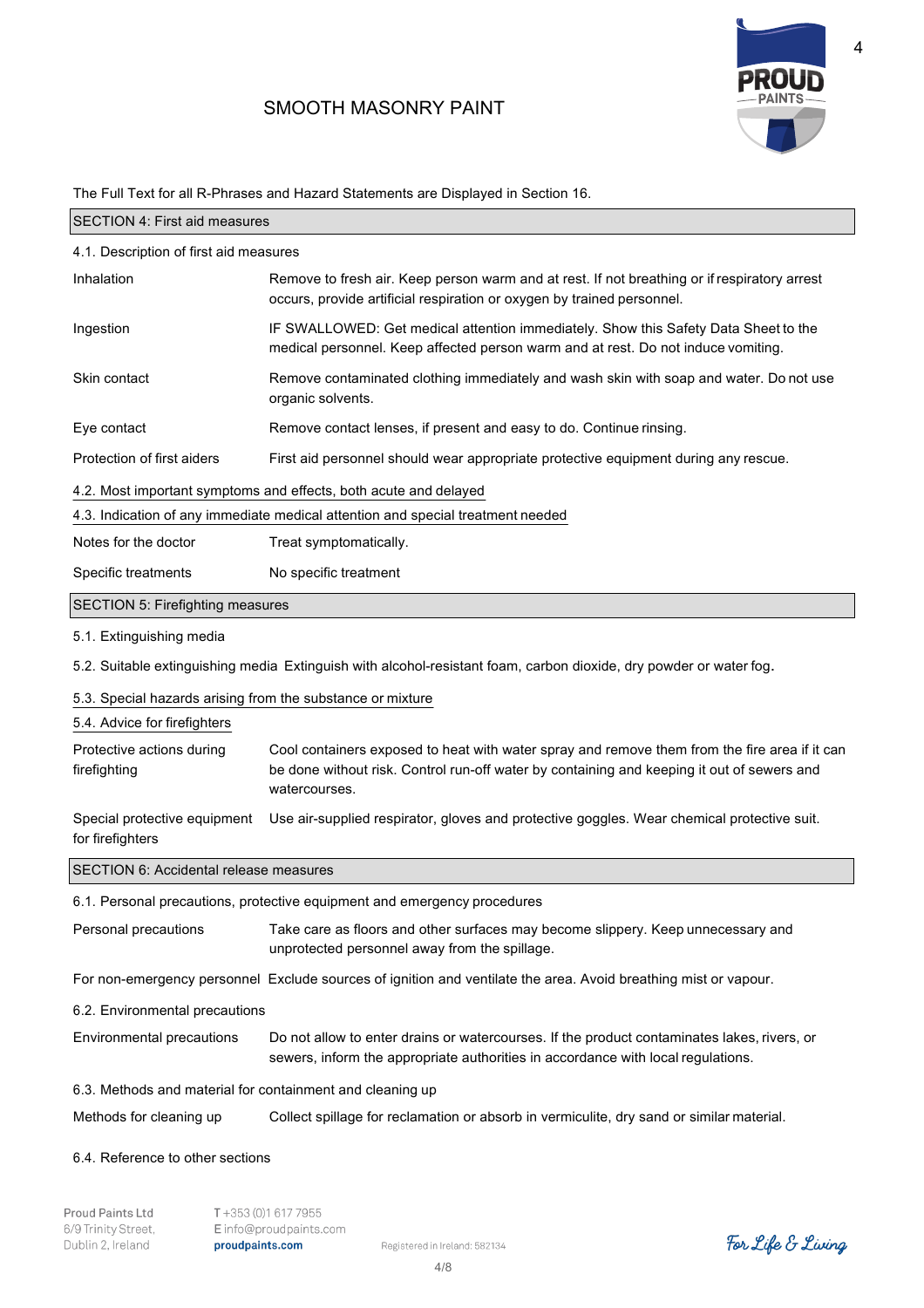

### SECTION 7: Handling and storage

### 7.1. Precautions for safe handling

| Usage precautions                                                                            | Avoid inhalation of vapours/spray and contact with skin and eyes. Eating, drinking, and<br>smoking should be prohibited in areas where this material is handled, stored, and processed.<br>Never use pressure to empty. Container is not a pressure vessel. Always keep in containers<br>made from the same material as the original. Comply with health and safety at work laws. Do<br>not allow to enter drains or watercourses |  |  |
|----------------------------------------------------------------------------------------------|-----------------------------------------------------------------------------------------------------------------------------------------------------------------------------------------------------------------------------------------------------------------------------------------------------------------------------------------------------------------------------------------------------------------------------------|--|--|
| Advice on general<br>occupational hygiene                                                    | Do not eat, drink or smoke when using this product. Wash promptly if skin becomes<br>contaminated. Take off immediately all contaminated clothing.                                                                                                                                                                                                                                                                                |  |  |
|                                                                                              | 7.2. Conditions for safe storage, including any incompatibilities                                                                                                                                                                                                                                                                                                                                                                 |  |  |
| Storage precautions                                                                          | Store in tightly-closed, original container in a dry, cool and well-ventilated place. Keep away<br>from heat. Protect from sunlight.                                                                                                                                                                                                                                                                                              |  |  |
| 7.3. Specific end use(s)                                                                     |                                                                                                                                                                                                                                                                                                                                                                                                                                   |  |  |
| Specific end use(s)                                                                          | The identified uses for this product are detailed in Section 1.2.                                                                                                                                                                                                                                                                                                                                                                 |  |  |
| SECTION 8: Exposure Controls/personal protection                                             |                                                                                                                                                                                                                                                                                                                                                                                                                                   |  |  |
| 8.1. Control parameters<br>Occupational exposure limits                                      |                                                                                                                                                                                                                                                                                                                                                                                                                                   |  |  |
|                                                                                              | Contains no substances with occupational exposure limits values.                                                                                                                                                                                                                                                                                                                                                                  |  |  |
| Ammonia 10 - < 25%                                                                           |                                                                                                                                                                                                                                                                                                                                                                                                                                   |  |  |
|                                                                                              | Long-term exposure limit (8-hour TWA): WEL 25 ppm 18 mg/m <sup>3</sup><br>Short-term exposure limit (15-minute): WEL 35 ppm 25 mg/m <sup>3</sup>                                                                                                                                                                                                                                                                                  |  |  |
| Tetrasodium pyrophosphate<br>Long-term exposure limit (8-hour TWA): 5 mg/m <sup>3</sup> dust |                                                                                                                                                                                                                                                                                                                                                                                                                                   |  |  |
| WEL = Workplace Exposure Limit                                                               |                                                                                                                                                                                                                                                                                                                                                                                                                                   |  |  |
| 8.2. Exposure controls                                                                       |                                                                                                                                                                                                                                                                                                                                                                                                                                   |  |  |
| Protective equipment                                                                         |                                                                                                                                                                                                                                                                                                                                                                                                                                   |  |  |
|                                                                                              |                                                                                                                                                                                                                                                                                                                                                                                                                                   |  |  |
| Eye/face protection                                                                          | Wear eye protection.                                                                                                                                                                                                                                                                                                                                                                                                              |  |  |
| Hand protection                                                                              | The most suitable glove should be chosen in consultation with the glove<br>supplier/manufacturer, who can provide information about the breakthrough time of the glove<br>material.                                                                                                                                                                                                                                               |  |  |
| Other skin and body<br>protection                                                            | Wear appropriate clothing to prevent repeated or prolonged skin contact.                                                                                                                                                                                                                                                                                                                                                          |  |  |
| Hygiene measures                                                                             | Good personal hygiene procedures should be implemented. Wash skin thoroughly after<br>handling. Promptly remove any clothing that becomes wet or contaminated. When using do<br>not eat, drink or smoke.                                                                                                                                                                                                                          |  |  |
|                                                                                              |                                                                                                                                                                                                                                                                                                                                                                                                                                   |  |  |

Respiratory protection If ventilation is inadequate, suitable respiratory protection must be worn.

Environmental exposure controls - Avoid release to the environment.

| Proud Paints Ltd    |
|---------------------|
| 6/9 Trinity Street, |
| Dublin 2. Ireland   |

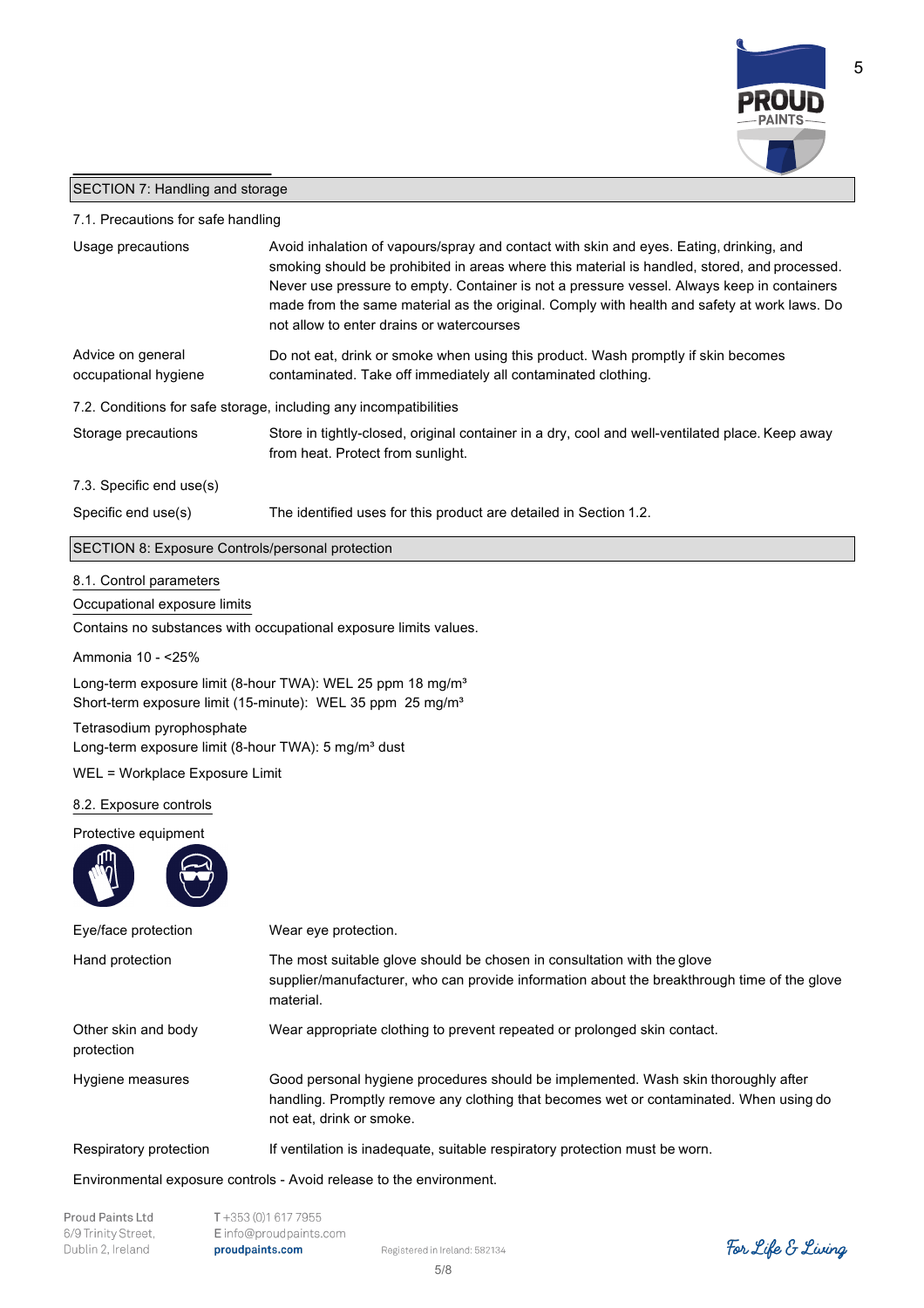# SMOOTH MASONRY PAINT



| <b>SECTION 9: Physical and Chemical Properties</b>         |                                                                                                |
|------------------------------------------------------------|------------------------------------------------------------------------------------------------|
| 9.1. Information on basic physical and chemical properties |                                                                                                |
| Colour                                                     | Various colours.                                                                               |
| Relative density/Speific Gravity                           | 1.31                                                                                           |
| 9.2. Other information                                     |                                                                                                |
| SECTION 10: Stability and reactivity                       |                                                                                                |
| 10.1. Reactivity                                           |                                                                                                |
| Reactivity                                                 | No test data specifically related to reactivity available for this product or its ingredients. |
| 10.2. Chemical stability                                   |                                                                                                |
| Stability                                                  | Stable at normal ambient temperatures.                                                         |
| 10.3. Possibility of hazardous reactions                   |                                                                                                |
| 10.4. Conditions to avoid                                  |                                                                                                |
| 10.5. Incompatible materials                               |                                                                                                |
| Materials to avoid                                         | Avoid contact with the following materials: Oxidising agents. Strong acids. Amines.            |
| 10.6. Hazardous decomposition products                     |                                                                                                |
| SECTION 11: Toxicological information                      |                                                                                                |
| 11.1. Information on toxicological effects                 |                                                                                                |
| Skin contact                                               | This product is corrosive                                                                      |
| Eye contact                                                | This product is strongly irritating. Causes severe skin burns and eye damage.                  |
| SECTION 12: Ecological Information                         |                                                                                                |
| 12.1. Toxicity                                             |                                                                                                |
| <b>Toxicity</b>                                            | There is no data available on the mixture itself Do not allow to enter drains or watercourses  |
| 12.2. Persistence and degradability                        |                                                                                                |
|                                                            | Persistence and degradability The degradability of the product is not known.                   |
| 12.3. Bioaccumulative potential                            |                                                                                                |
| Bioaccumulative potential                                  | Not available.                                                                                 |
| 12.4. Mobility in soil                                     |                                                                                                |
| Mobility                                                   | Not available.                                                                                 |
| 12.5. Results of PBT and vPvB assessment                   |                                                                                                |
| Results of PBT and vPvB<br>assessment                      | Not applicable.                                                                                |
| 12.6. Other adverse effects                                |                                                                                                |
| Other adverse effects                                      | No known significant effects or critical hazards.                                              |

Registered in Ireland: 582134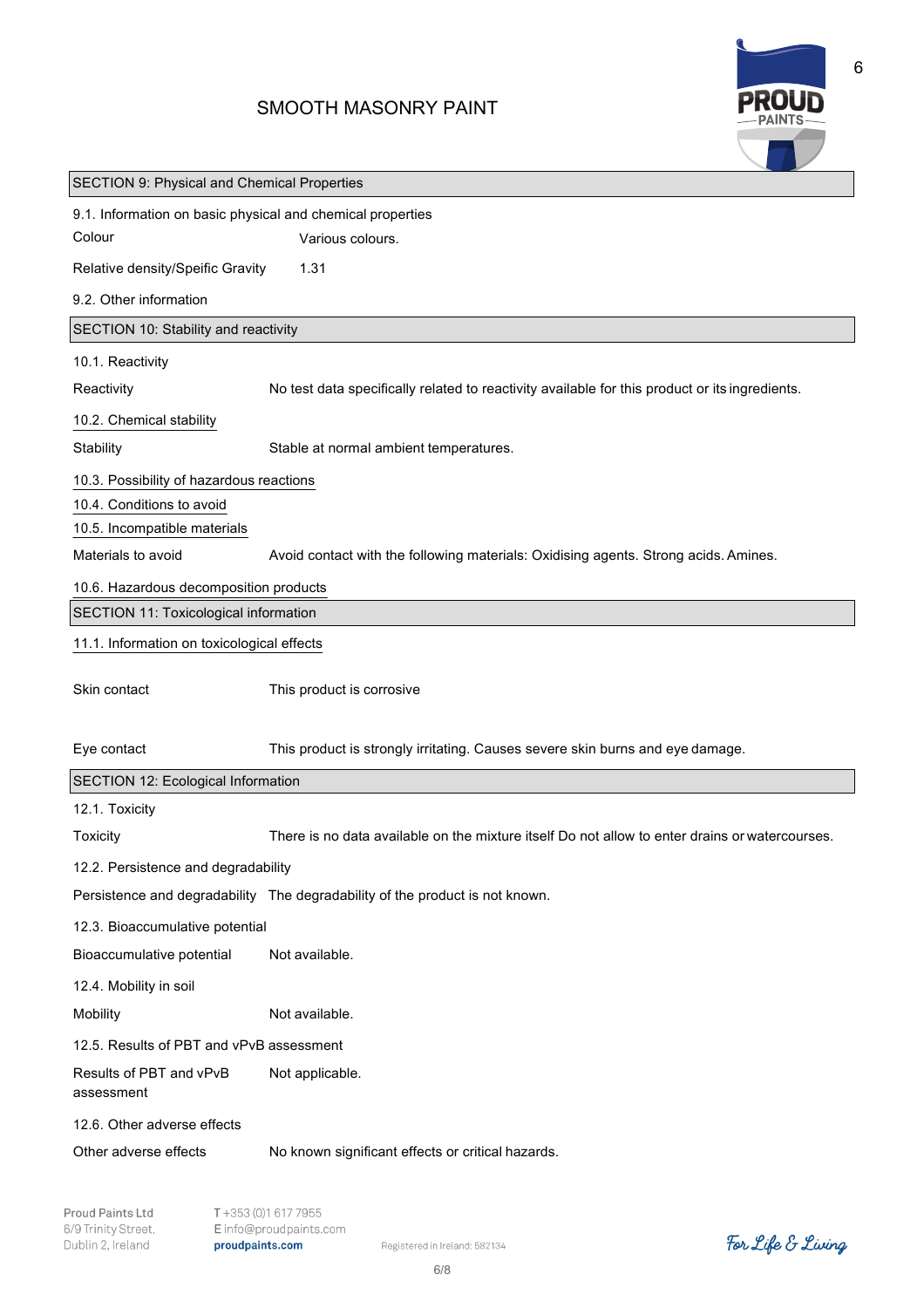

7

# SMOOTH MASONRY PAINT

#### SECTION 13: Disposal considerations

| 13.1. Waste treatment methods |                                                                                                                                                                                                                                                                                                                                                                                                                       |  |
|-------------------------------|-----------------------------------------------------------------------------------------------------------------------------------------------------------------------------------------------------------------------------------------------------------------------------------------------------------------------------------------------------------------------------------------------------------------------|--|
| General information           | The generation of waste should be minimised or avoided wherever possible. Disposal of<br>this product, process solutions, residues and by-products should at all times comply with<br>the requirements of environmental protection and waste disposal legislation and any local<br>authority requirements. Dispose of surplus products and those that cannot be recycled via<br>a licensed waste disposal contractor. |  |
| Disposal methods              | Place waste in labelled, sealed containers. Dispose of waste to licensed waste disposal site<br>in accordance with the requirements of the local Waste Disposal Authority.                                                                                                                                                                                                                                            |  |
| General                       | The product is not covered by international regulations on the transport of dangerous<br>goods (IMDG, IATA, ADR/RID).                                                                                                                                                                                                                                                                                                 |  |

SECTION 14: Transport information

#### 14.1. UN

number Not

applicable.

14.2. UN proper shipping

name Not applicable.

14.3. Transport hazard class(es)

No transport warning sign

required.

14.4. Packing

group Not

applicable.

14.5. Environmental hazards

Environmentally hazardous substance/marine

pollutant No.

14.6. Special precautions for user Not applicable.

14.7. Transport in bulk according to Annex II of MARPOL73/78 and the IBC Code

Transport in bulk according to Annex II of MARPOL 73/78 and the IBC Code

Not applicable.

Registered in Ireland: 582134